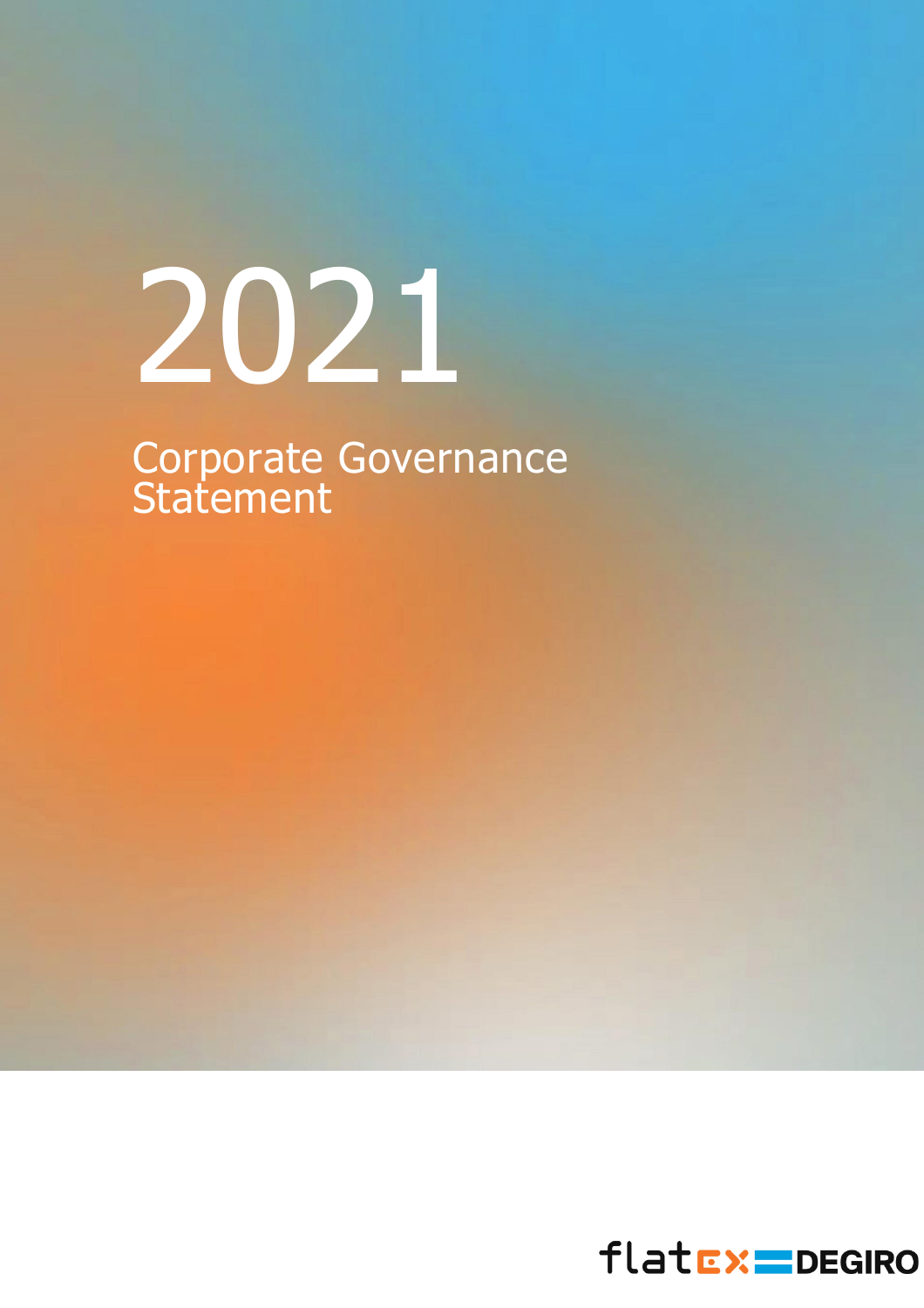# **Content**

| <b>Corporate Governance Statement</b>                                                                                                   | $\overline{3}$  |
|-----------------------------------------------------------------------------------------------------------------------------------------|-----------------|
| Declaration of Conformity pursuant to Section 161 of the German Stock Corporation Act (AktG) with<br>reference to the Company's website | 3.              |
| Corporate governance practices applied beyond the legal requirements                                                                    | 5.              |
| Working methods of the Board of Directors and Supervisory Board                                                                         | 6               |
| Targets for the proportion of women on the Board of Directors and the two subsequent management levels,                                 |                 |
| as well as on the Supervisory Board                                                                                                     | 10 <sup>°</sup> |
| Diversity/Diversity concept                                                                                                             | 11              |
| Further information on corporate governance                                                                                             | 12 <sup>°</sup> |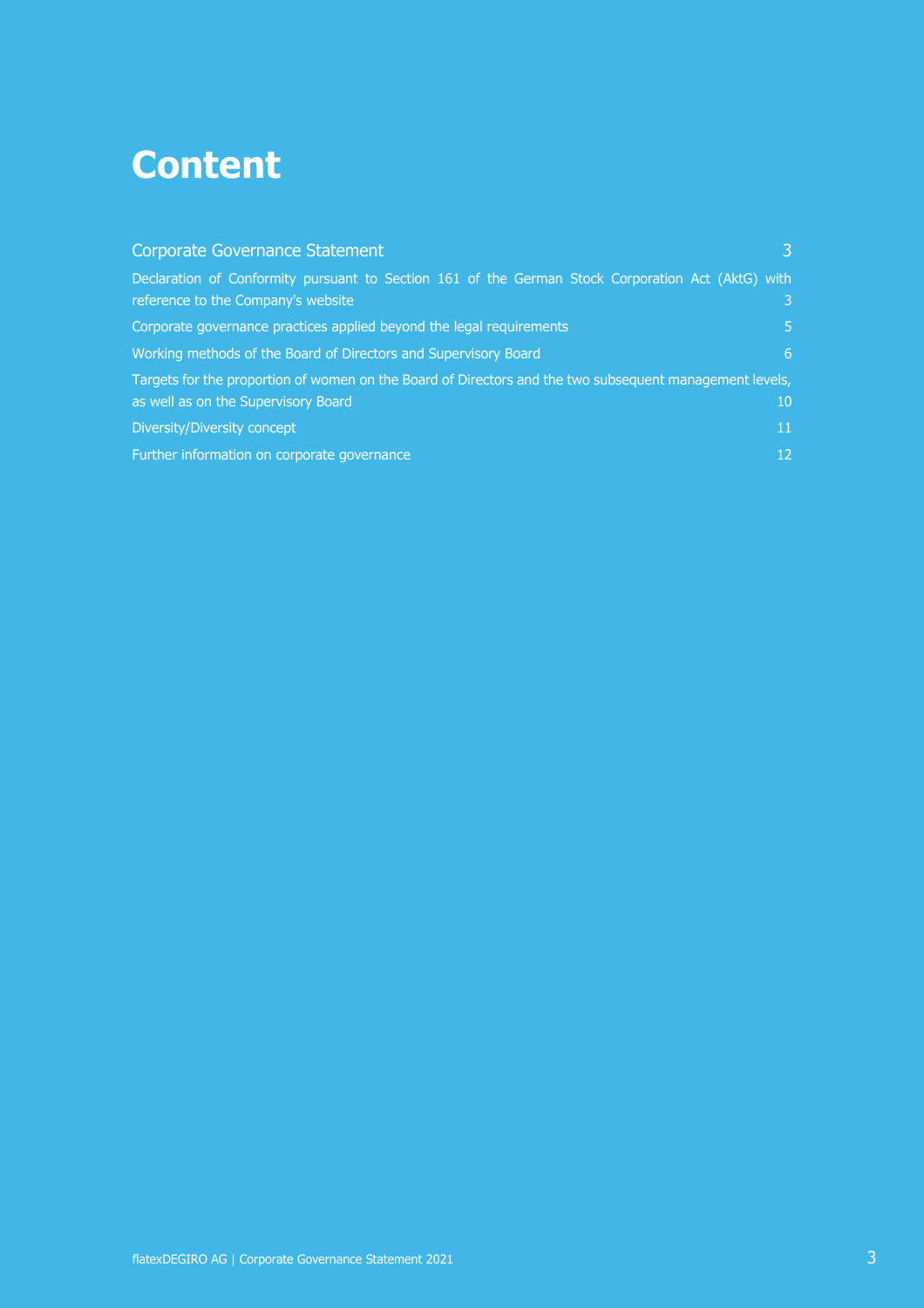# <span id="page-2-0"></span>Corporate Governance Statement

The Corporate Governance Statement pursuant to Sections 289f, 315d of the German Commercial Code (HGB) includes, among other things, the Declaration of Conformity with the German Corporate Governance Code (hereinafter also abbreviated to DCGK) as of the time of its publication, a link to the website on which the compensation report for the last financial year, including the auditor's report pursuant to Section 162 of the German Stock Corporation Act (AktG), the applicable compensation system pursuant to Section 87a (1) and (2) sentence 1 AktG and the last compensation resolution pursuant to Section 113 (3) AktG are made publicly available, information on significant corporate governance practices and the working methods of the Board of Directors and Supervisory Board as well as the composition and working methods of the Audit Committee, information on the target figures for the proportion of women in management positions, on the diversity concept for the Board of Directors and Supervisory Board and further information on corporate governance. The corporate governance statement is summarized for flatexDEGIRO AG and the Group. Accordingly, the statements apply equally to flatexDEGIRO AG and the Group, unless otherwise stated below. In doing so, we pursue the goal of keeping the presentation of the Company's management clear and concise.

Pursuant to Section 317 para. 2 sentence 6 HGB, the auditor's review of the disclosures pursuant to Sections 289f and 315d HGB is to be limited to whether the disclosures have been made.

## <span id="page-2-1"></span>Declaration of Conformity pursuant to Section 161 of the German Stock Corporation Act (AktG)

The central aspects of corporate management, control and transparency in Germany are summarized in the German Corporate Governance Code. The first version of the German Corporate Governance Code was presented in February 2002. Since then, the Code has been updated several times. The Government Commission on German Corporate Governance is responsible for the formulation and further development of the Code [\(www.dcgk.de/](http://(www.dcgk.de/)en).

The Code is based on legal requirements, primarily from the German Stock Corporation Act. It contains comprehensive recommendations for the cooperation between the Executive Board and the Supervisory Board, for transparent communication with the capital market and for the protection of shareholder interests. The Board of Directors and Supervisory Board of flatexDEGIRO AG comment on the requirements of this Code in accordance with Section 161 of the German Stock Corporation Act (AktG) as part of an annual Declaration of Conformity. In case of changes regarding the underlying facts of the conformity statement, the Declaration of Conformity will be amended throughout the year.

The Management Board and the Supervisory Board have passed the following Declaration of Conformity on 14 March 2022:

Declaration of Compliance of flatexDEGIRO AG regarding the German Corporate Governance Code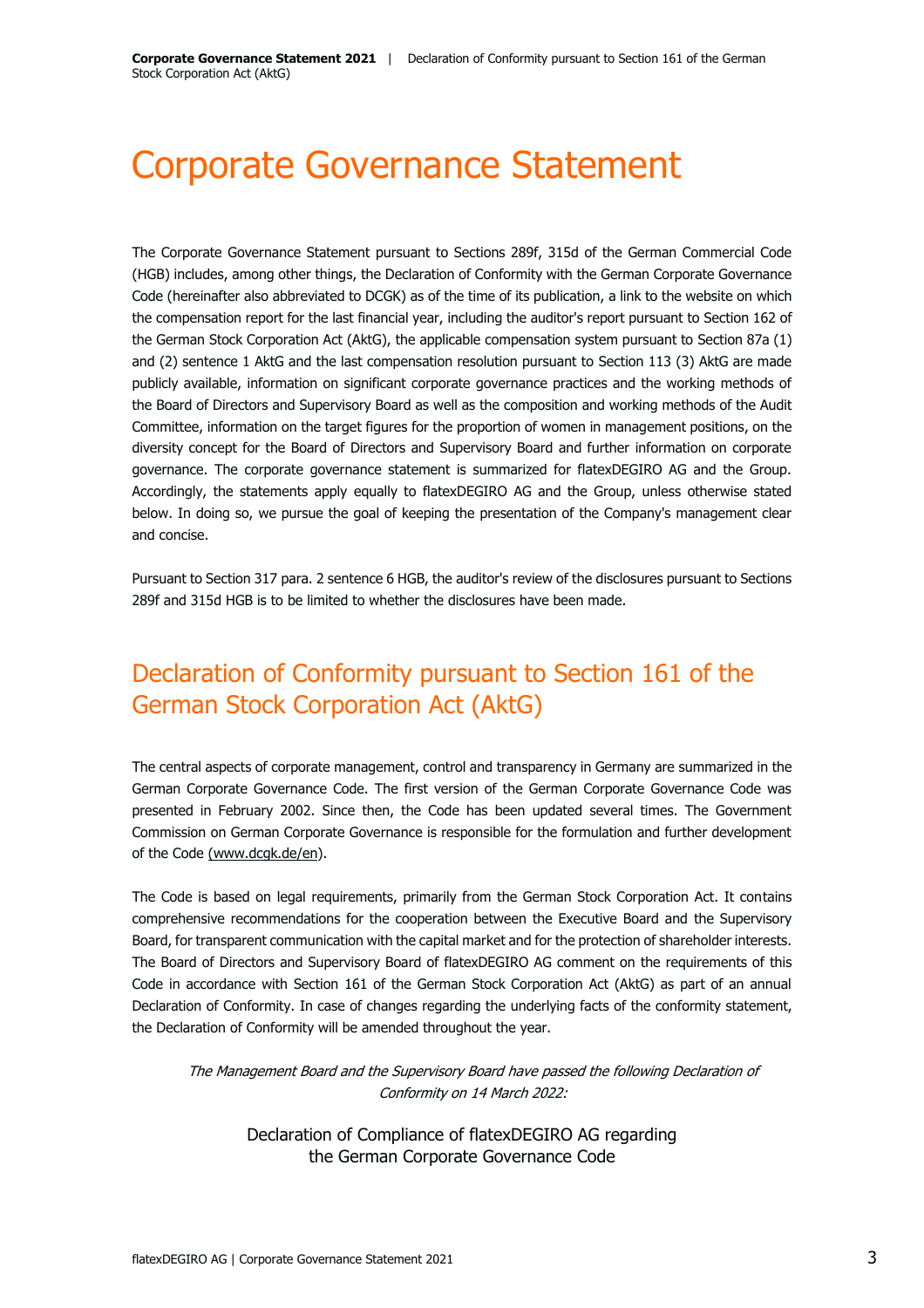flatexDEGIRO AG's Management Board and Supervisory Board declare pursuant to § 161 paragraph 1 S. 1 German Stock Corporation Act (Aktiengesetz), that the Company has complied with the recommendations of the "Government Commission German Corporate Governance Code" in the version of 16 December 2019 – published in the official section of the Federal Gazette on 20 March 2020 (also referred to as the "Code" hereafter<sup>1</sup>) since the last declaration dated 09 December 2021 and will comply with such recommendations going forward, with the following exceptions:

Pursuant to the **recommendation B.5**, an age limit is to be specified for members of the Management Board and disclosed in the Corporate Governance Statement.

The age of all of the Company's Management Board members is well below retirement age. Thus, an age limit with respect to the persons currently appointed to the Management Board would have no relevance. The Company also deems an age limit unreasonable for Management Board members furthermore, an age limit would also be in conflict with diversity guidelines.

Pursuant to the **recommendation D.2**, the Supervisory Board shall, depending on the specific circumstances of the Company and the number of Supervisory Board members, form committees of members with relevant specialist expertise (S. 1) and disclose the names of the members and chairpersons in the Corporate Governance Statement (S. 2).

The Supervisory Board of flatexDEGIRO AG has formed an Audit Committee in accordance with legal requirements. The Audit Committee consists of Mr Herbert Seuling as Chairman and Mr Martin Korbmacher and Mr Stefan Müller as members. With regard to the other committees the Supervisory Board is however of the opinion that it is more effective in fulfilling its tasks by discussing all matters within the entire Supervisory Board instead of forming additional committees consisting of the same members.

For the aforementioned reason, the recommendations on the formation of (additional) committees (D.2) and on the nomination committee (D.5) are not followed. Hence, The Company declares a deviation from recommendations D.2 (in part) and D.5 of the Code.

Pursuant to the **recommendation F.2**, the consolidated financial statements and the group management report shall be made publicly accessible within 90 days from the end of the financial year, while mandatory interim financial information shall be made publicly accessible within 45 days from the end of the reporting period.

This recommendation deviates from the rules of the Deutsche Börse AG, the German Commercial Code (HGB) as well as the German Securities Trading Act (WpHG). The Company choses to be compliant with the rules set out by Deutsche Börse AG, the German Commercial Code and the German Securities Trading Act.

The **recommendation G.17** stipulates, that the remuneration for Supervisory Board membership shall take appropriate account of the larger time commitment of the Chair and the Deputy Chair of the Supervisory Board as well as of the Chair and the members of committees.

With respect to recommendation G.17, the Company declares a deviation to the extent that until now only the chairman of the Supervisory Board receives a higher remuneration that the other members of the Supervisory Board due to higher time commitment. With regard to the Chairman of the Audit

 $1$  Recommendations in this declaration without any further reference are referring to the German Corporate Governance Code in the version of 16 December 2019 - published in the official section of the Federal Gazette on 20 March 2020.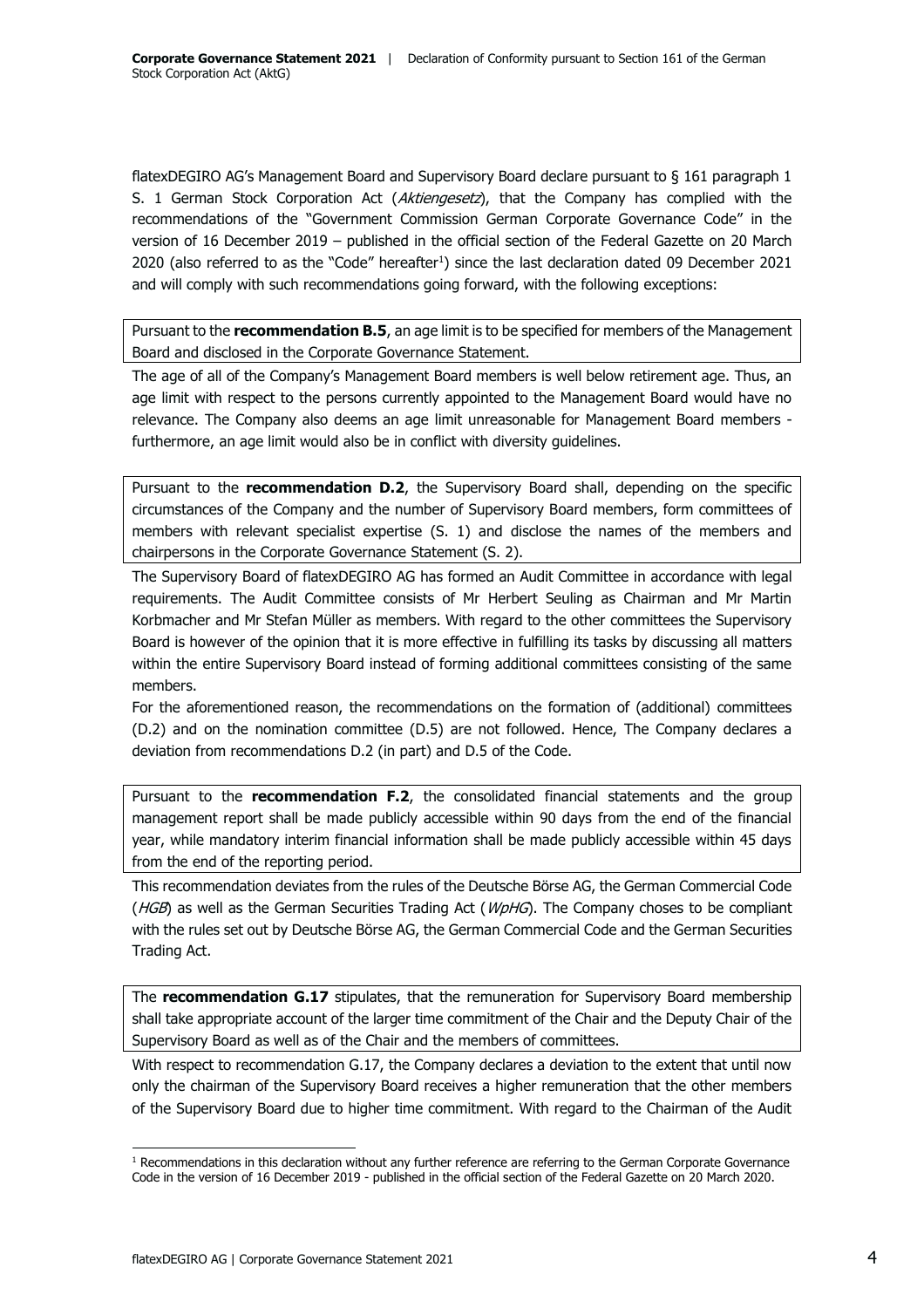Committee, the remuneration system of the Supervisory Board shall be adjusted. Since the audit committee is otherwise identical to the supervisory board, there is no need for a differentiation in the remuneration of its members.

The respective current Declaration of Conformity of flatexDEGIRO AG within the meaning of Section 161 of the German Stock Corporation Act (AktG) based on the German Corporate Governance Code in its version of 16 December 2019, will be published continuously by the Board of Directors and the Supervisory Board on the website of flatexDEGIRO AG at:

#### <https://flatexdegiro.com/en/investor-relations/corporate-governance>

Under the same link, the remuneration system of the Board of Directors pursuant to Section 87a AktG and the remuneration system of the Supervisory Board pursuant to Section 113 AktG, including the relevant resolutions of the Annual General Meeting are publicly accessible . Upon approval by the Annual General Meeting in the 2022, the remuneration report for the financial year 2021 and the auditor's report in accordance with Section 162 of the AktG will also be made available via the aforementioned link in the future.

### <span id="page-4-0"></span>Corporate governance practices applied beyond the legal requirements

#### German Corporate Governance Code

Beyond the legal requirements of German stock corporation and capital market law, flatexDEGIRO AG has complied and continues to comply with the recommendations of the German Corporate Governance Code in its version of 16 December 2019, with the exceptions disclosed and explained in the Declaration of Conformity.

#### Code of Conduct and ethical principles

Our Code of Conduct, which also forms the basis of our compliance management system, contains, among other things, clear instructions for dealings and relationships with customers, suppliers, investors and competitors, and sets out measures to prevent conflicts of interest, bribery, the granting of advantages, the prevention of money laundering and market abuse. It also contains comments on diversity and human rights and explains the whistleblower system. The Code of Conduct is published on the website of flatexDEGIRO AG.

[https://flatexdegiro.com/media/pages/responsibility/compliance-governance/9aab343f74-](https://flatexdegiro.com/media/pages/responsibility/compliance-governance/9aab343f74-1615391040/201026_flatexdegiro_ag_coc_ethicalprinciples-1.pdf) 1615391040/201026 flatexdegiro ag coc ethicalprinciples-1.pdf

#### Company policy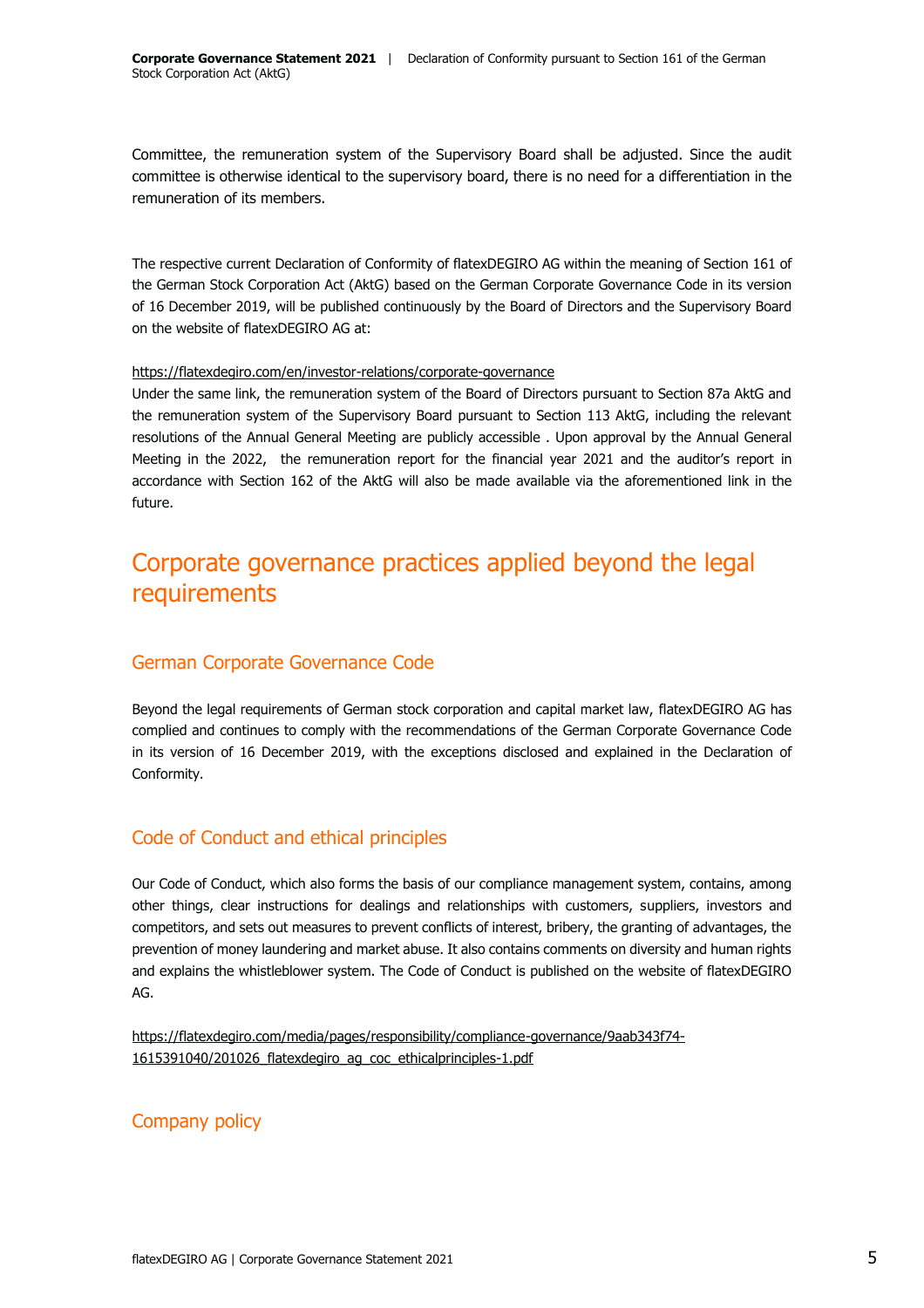With its corporate guidelines, flatexDEGIRO AG ensures that existing laws are complied with and that entrepreneurial risks are avoided.

Since the company guidelines are valid company-wide and for all employees, the guidelines simultaneously assume a protective function for the employees, the assets and not least the Company's reputation. The corporate guidelines and other company regulations are available to all employees on the Company's intranet.

## <span id="page-5-0"></span>Working methods of the Board of Directors and Supervisory Board

#### Board of Directors

As of 31 December 2021, the Board of Directors consisted of the following members:

**Frank Niehage, Chief Executive Officer (CEO)**, responsible for Legal, Compliance, Human Resources, Internal Audit, Data Protection, Sales, Marketing, Communications and IT.

**Muhamad Said Chahrour, Member of the Executive Board (CFO)**, responsible for Accounting, Taxes, Controlling, Risk Management, Investor Relations, Purchasing and General Administration.

The Board of Directors manages the Company's business and is bound by the Company's interests and business policy principles within the framework of the provisions of the German Stock Corporation Act. The allocation of responsibilities of the Board of Directors is set out in the schedule of responsibilities.

The Board of Directors reports to the Supervisory Board regularly, promptly and comprehensively on all material issues of business development, corporate strategy and potential risks.

As a rule, the Board of Directors attends the meetings of the Supervisory Board; at these meetings, the Board of directors reports on the individual agenda items and draft resolutions and answers the questions of the individual Supervisory Board members. The Supervisory Board also meets regularly at times without the Board of Directors. The Board of Directors has not established any committees.

#### Supervisory Board

As of 31 December 2021, the Supervisory Board of flatexDEGIRO AG consisted of the following members, all of whom are shareholder representatives:

**Martin Korbmacher (Chairman)**, at the same time Chairman of the Supervisory Board of flatexDEGIRO Bank AG (as a further mandate at a Group company); furthermore Chairman of the Supervisory Board of SGT German Private Equity GmbH & Co. KGaA and; resigned as Chairman of the Supervisory Board of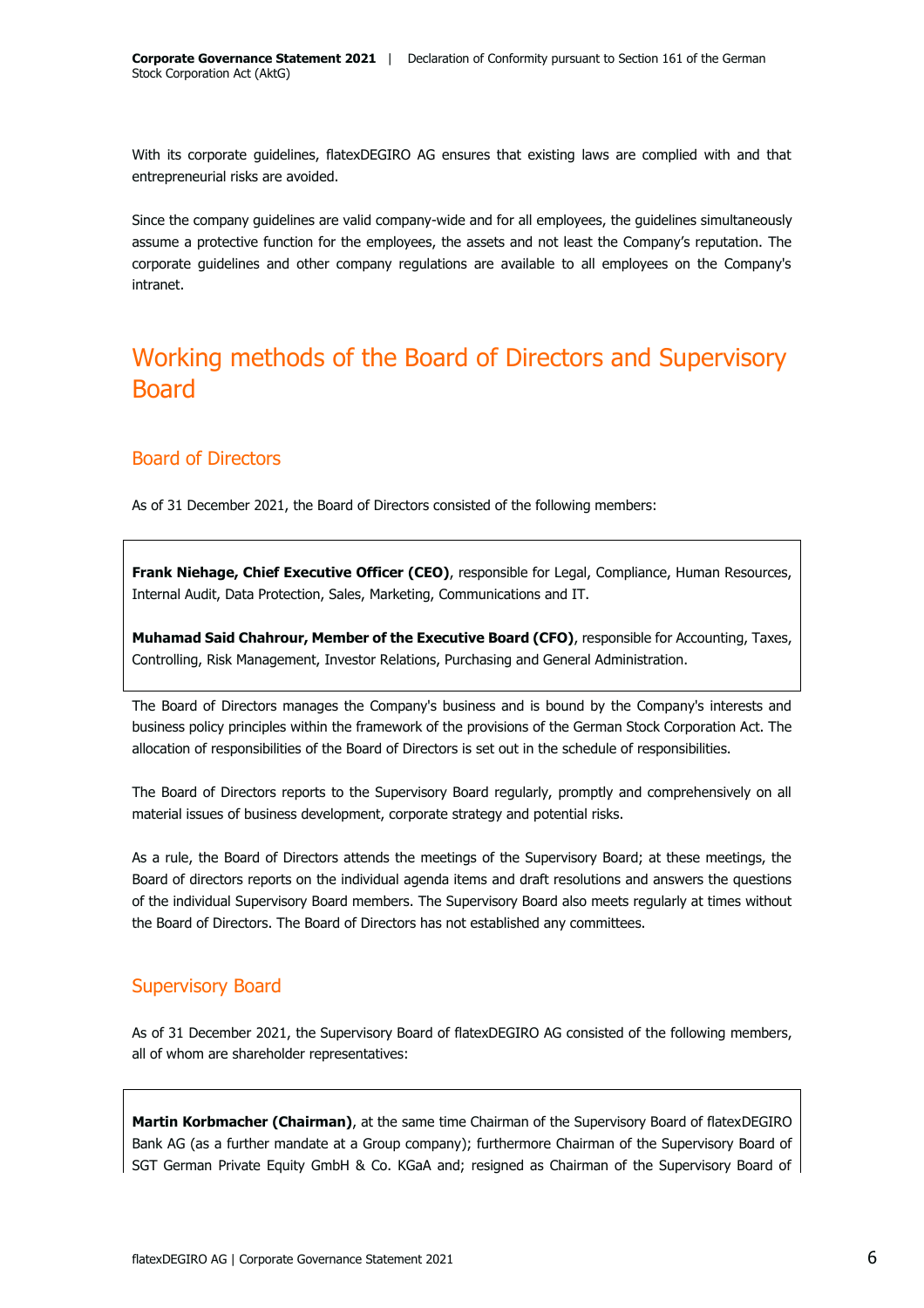innoplexus AG on 8 March 2021; currently also Managing Director of Event Horizon Capital & the Advisory GmbH, arsago ACM GmbH and arsago ventures GmbH.

**Stefan Müller (Deputy Chairman)**, at the same time member of the Supervisory Board of flatexDEGIRO Bank AG (as a further mandate at a Group company); furthermore Chairman of the Supervisory Board of the FinLab AG and Deputy Chairman of the Supervisory Board of Heliad Equity Partners GmbH & Co. KGaA, as well as member of the Supervisory Board of TubeSolar AG; also Managing Director of Panthera AM GmbH and Yigg GmbH and Head of Finance, General Representative at Börsenmedien AG as well as General Representative of BF Holding GmbH and GfBk Gesellschaft für Börsenkommunikation mbH.

**Herbert Seuling (member)**, also Chairman of the Supervisory Board of TubeSolar AG and Deputy Chairman of the Supervisory Board of FinLab AG and member of the Supervisory Board of Heliad Equity Partners GmbH & Co. KGaA as well as member of the Advisory Board of Bionero GmbH; also Managing Director of M & S Monitoring GmbH.

In the opinion of the shareholder representatives on the Supervisory Board, all three members (named above) are currently independent within the meaning of the German Corporate Governance Code as amended on 6 December 2019.

The central task of the Supervisory Board is to advise and monitor the Board of Directors. The Supervisory Board is elected every five years. The Board of Directors and the Supervisory Board will propose the election of a further Supervisory Board member to the Annual General Meeting in 2022.

The Supervisory Board convenes in regular meetings (in 2021 a total of eleven, four ordinary and seven extraordinary). An invitation and an overview of all agenda items are sent to the members of the Supervisory Board in good time before each meeting. This is supplemented by reports and information on the individual items as well as detailed documentation on the proposed resolutions.

The Board of Directors and Supervisory Board may also adopt urgent resolutions by written circular. Furthermore, in accordance with the Articles of Association of the Company and the rules of procedure of the Supervisory Board or (respectively) the Board of Directors, resolutions may be adopted in particular by written circular, by telephone or by e-mail if no member objects or the resolution is adopted unanimously. Particularly due to the effects of the still ongoing COVID 19 pandemic, meetings of the Supervisory Board in the financial year 2021 and also up to the adoption of this declaration were often held by telephone conference, partly accompanied by video transmission.

Each year, the Supervisory Board explains its activities during the previous fiscal year in its report to the Annual General Meeting, which also forms part of the Annual Report. For the first time, the Supervisory Board's report on the 2021 financial year also includes information on committee work.

The Supervisory Board regularly assesses how effectively it performs its duties (self-assessment in accordance with recommendation D.13 GCGC). This self-assessment was carried out for the first time for the 2021 financial year on 14 December 2021, using externally prepared assessment forms and covering, among other things, the organizational, personnel and content-related performance of the body, the structure and processes of cooperation within the body, and the provision of information, in particular also by the Board of Directors. Overall, the work of the Supervisory Board was assessed as efficient and rated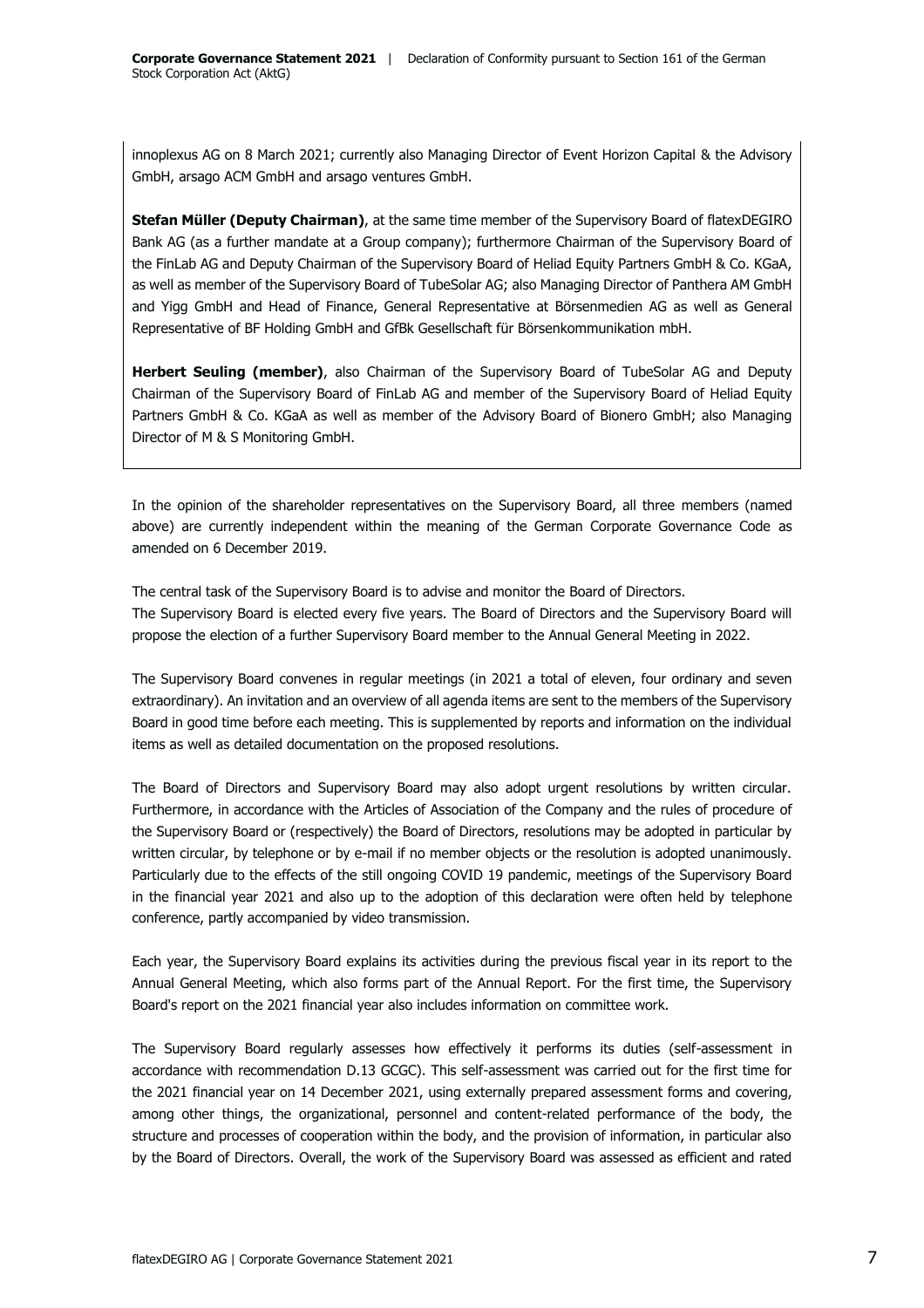positively. The results also confirm that meetings are organized and conducted efficiently and that information is provided appropriately. No fundamental need for change was identified. No self-assessment has yet been carried out with regard to the Audit Committee, which was constituted only in December 2021. With regard to the next self-assessment, it is intended that both the Supervisory Board and the Audit Committee will use externally prepared assessment forms.

No age limits have been set for the Board of Directors. The age range on the members of the Board of Directors currently extends from 36 to 53 years of age, while the average age is 44.5, well below retirement age. With regard to the long-term Directors Board contracts still in place until 25 October 2025, an age limit would therefore be irrelevant for the currently appointed Directors Board members. The age limit for members of the Board of Directors would also contradict the diversity concept. In January 2021 the Supervisory Board determined that Supervisory Board members should not be older than 70 years of age at the time of their appointment and that there should be a difference of at least 10 years between the age of the youngest and oldest Supervisory Board member. This regulation is intended to represent as diverse a spectrum of life experience as possible on the Supervisory Board.

#### Description of the procedure for long-term succession planning

The Company's Supervisory Board, together with the Board of Directors, ensures long-term succession planning. For this purpose, the Chairman of the Supervisory Board shall consult with the respective members of the Board of Directors regarding their willingness to continue their respective mandates sufficiently in advance and, as a rule, no later than one year prior to the expiry of their respective term of office. In addition, the Supervisory Board continuously reviews whether the composition of the Board of Directors continues to be the best possible. For this purpose, the Chairman of the Supervisory Board discusses with the Chairman of the Board of Directors in particular which knowledge, experience and professional and personal competencies should be available on the Board of Directors, also with a view to the strategic development of the Company and a possible changing regulatory environment, and to what extent the Board of Directors is already composed in accordance with these requirements.

#### Annual General Meeting

The shareholders, as owners of the Company, exercise their control and co-determination rights at the Annual General Meeting. The Annual General Meeting decides, in particular, on the appropriation of the balance sheet profit, the discharge of the members of the Board of Directors and the Supervisory Board, the appointment of the auditor, amendments to the Articles of Association and certain capital measures. In addition, the system for the remuneration of the members of the Board of Directors is submitted to the Annual General Meeting for approval in the event of significant changes, but at least every four years. The same applies to the system of remuneration for members of the Supervisory Board. Shareholders may exercise their voting rights at the Annual General Meeting either in person, by proxy or by a voting representative. The right to vote may also be exercised by postal vote.

Supervisory Board Committees. Due to the number of its members, the Supervisory Board has not formed any Supervisory Board Committees at present. The Supervisory Board is convinced that the establishment of Supervisory Board Committees in the existing structure would not currently lead to an increase in efficiency.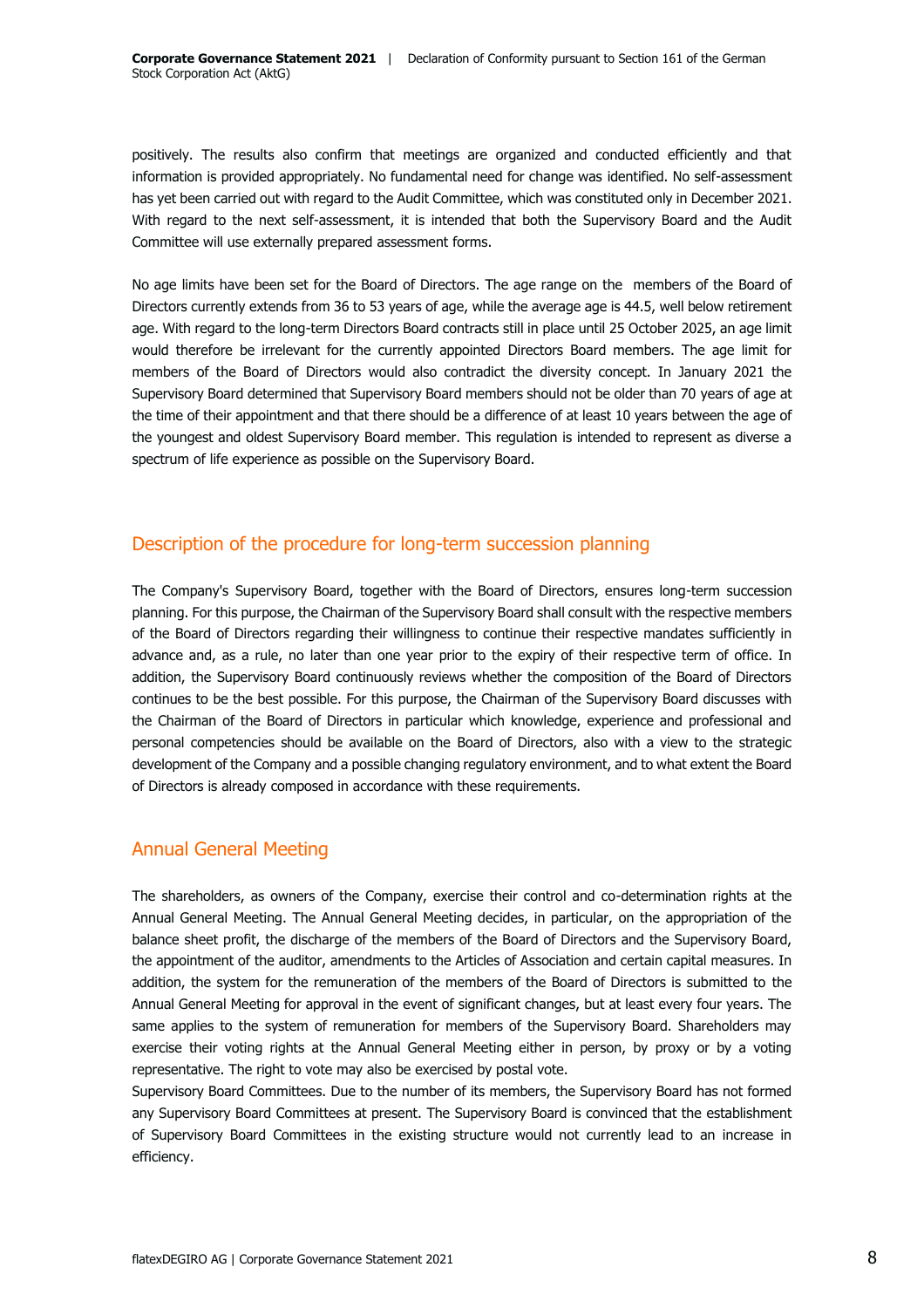#### Committees, their composition and working methods

On 09 December 2021, the Supervisory Board formed an Audit Committee in accordance with the provisions of stock corporation law based on the German Act to Strengthen Financial Market Integrity (FISG). In addition to the Chairman of the Audit Committee, Mr Herbert Seuling, the Audit Committee also includes Mr Martin Korbmacher and Mr Stefan Müller. All members of the Audit Committee are independent, have expertise in the fields of accounting and auditing due to their training and many years of entrepreneurial activity, and are also well acquainted with the sector in which the Company operates.

The Audit Committee performs the tasks required by law and recommended for it by the German Corporate Governance Code. These tasks include in particular reviewing the accounting and monitoring the accounting process, the effectiveness of the internal control system and the risk management system, the effectiveness and findings of the internal audit function and the work of the company's compliance organization, the conduct of the audit of the financial statements and its focal points, in particular the independence of the auditor and the additional services provided by the auditor, and the quality of the audit. In addition, it shall, among other things, deal with reports on impending and pending litigation, submit proposals to the Supervisory Board for the appointment of an auditor and for the amount of the auditor's compensation, and advise the Supervisory Board on the termination or continuation of the audit engagement. In addition, it shall support the Supervisory Board in monitoring the prompt rectification by management of any deficiencies identified by the auditor by means of appropriate measures.

Prior to their publication, the Audit Committee discusses the interim financial reports with the Board of Directors. On the basis of the auditor's report, the Audit Committee examines the annual and consolidated financial statements and the management report on the Company and the Group and discusses them together with the auditor. The Audit Committee submits its recommendations to the Supervisory Board on the adoption of the annual financial statements and the approval of the consolidated financial statements. The Committee also makes recommendations on the Supervisory Board's proposal for the election of the auditor, assesses the auditor's suitability, qualifications and independence and, following appointment by the Annual General Meeting, commissions the auditor to audit the consolidated and annual financial statements. In doing so, it agrees the fee and determines the focal points of the audit. The auditor's report to the Audit Committee on all accounting matters considered critical and on any significant weaknesses in the internal control and risk management system identified during the audit.

The Chairman of the Audit Committee reports regularly and comprehensively to the Supervisory Board on the work of the Committee. He also maintains a regular exchange of information with the auditors between meetings. If necessary, the Audit Committee also calls on the heads of relevant corporate departments of the Company to provide reports and answer questions on individual agenda items at the committee meetings.

Due to the number of its members, the Supervisory Board has not formed any other committees at present. The Supervisory Board is convinced that the establishment of further committees in the existing structure would not currently lead to an increase in efficiency.

#### **Steering**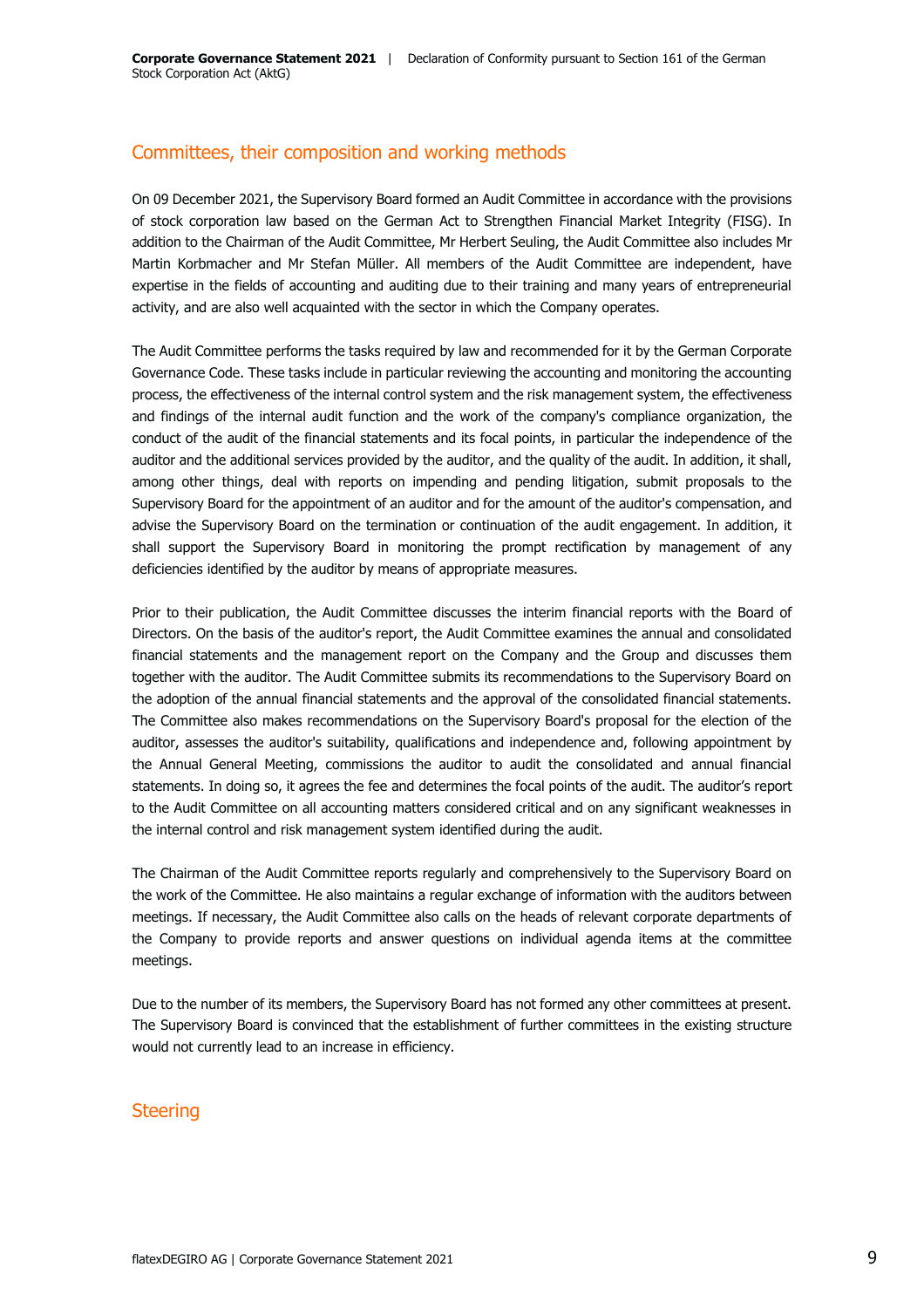The Board of Directors has established various committees. These serve to support the Board of Directors in decision-making. Authority and responsibility remain with the Directors Board. In addition, there are specialized operational committees. The Board of Directors has granted these committees with the corresponding competencies.

Detailed information on the activities of the Supervisory Board and the cooperation between the Supervisory Board and the Board of Directors can also be found in the "Report of the Supervisory Board" included in the Annual Report 2021.

The Board of Directors and Supervisory Board will make the 2021 Annual Report publicly available on the website of flatexDEGIRO AG no later than four months after the end of the 2021 financial year at: <https://flatexdegiro.com/en/investor-relations/reports-financial-calendar>

# <span id="page-9-0"></span>Targets for the proportion of women on the Board of Directors and the two subsequent management levels, as well as on the Supervisory Board

With regard to the obligations pursuant to Section 111 para. 5 of the German Stock Corporation Act (AktG), the Supervisory Board determined that the minimum target quota for the proportion of women on both the Board of Directors and the Supervisory Board should be 0 %, in line with the current proportion of women, due to the need to apply this for the first time following the uplisting to the Prime Standard in October 2020; this determination was made until 25 October 2025 at the latest.

At management level, this was done in view of the size of the Board of Directors (two members) and the fact that the contracts of the members of the Board of Directors were just extended until the year 2025 in the summer of 2020.

With regard to the Supervisory Board, the size of the body (three members) was also taken into account in this determination. Furthermore, in view of the changes that have taken place in the Group structure, attention was paid to having an experienced and well-established committee that has already provided constructive and critical support for the Company's developments. For this reason, the three members of the Supervisory Board were proposed for re-election at the Annual General Meeting in fiscal year 2021 and re-elected by this meeting for a term of office until the end of the Annual General Meeting in 2025.

Irrespective of this, the Supervisory Board and the Board of Directors stand by their desire, adopted in the diversity concept, to strive for an appropriate representation of both genders on the boards.

In view of the obligation pursuant to section 76 of the German Stock Corporation Act (AktG), the Board of Directors has decided to set the target for the two lower management levels (Managing Director as the immediate subordinate level and Executive Director as the second management level below the Board of Directors) at 20 % and 7 % respectively. Despite a maximum term until 25 October 2025, this is explicitly understood as a minimum target figure, as the Board of Directors wishes to continue to specifically promote women in management positions. At the same time, however, it must also take into account the existing structure with experienced full-time staff with permanent employment contracts.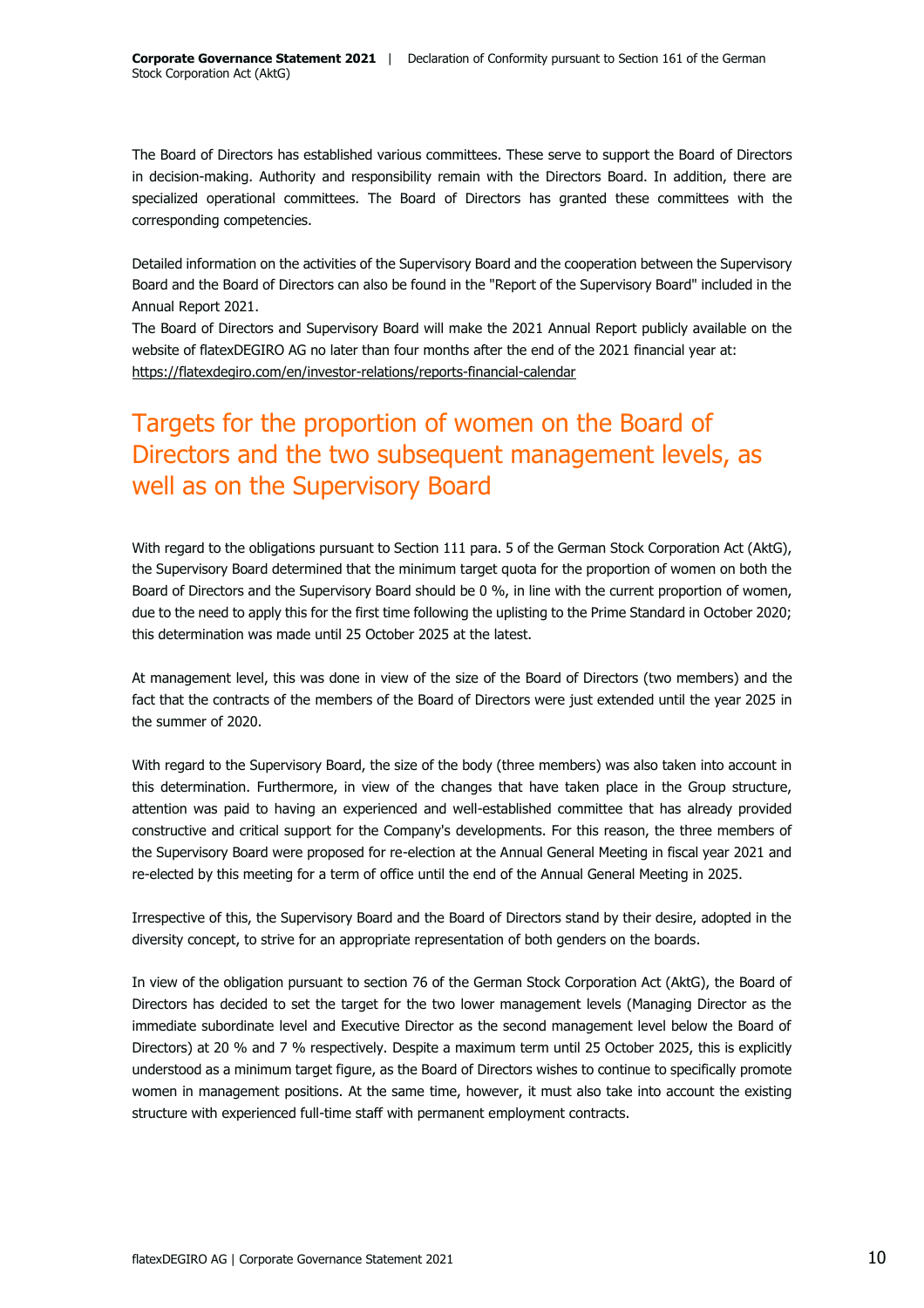# <span id="page-10-0"></span>Diversity/Diversity concept

We have a simple principle: "We want our teams to be as diverse as possible because at the end of the day, diversity always leads to the same result. The best." Therefore, as a Company, we consistently counteract any kind of reservation. We strive every day to become more open and let performance speak for itself. We cultivate a corporate culture in which everyone is valued with their individual abilities and facets.

When it comes to diversity, many people think of individual issues. Yet diversity has many more dimensions: It means diversity in professional career, education, but also in personal characteristics such as age, origin, ethnicity, religion or skin color, cultural imprint, mental and physical abilities or sexual identity. Diversity can be visible, but it can also be expressed in intellectual differences. We actively promote more openness and diversity, always keeping the personality of the employee in mind as a central dimension.

In those areas where we have not yet achieved the standards we set ourselves in terms of diversity, we are doing everything we can to meet them in the short term. The results of our efforts to involve female managers are clear to see: key core areas of our Group, including Finance, Securities Settlement, Internal Audit and the HR team, have been headed by female managers for years.

The Supervisory Board has also adopted an explicit diversity concept for the Board of Directors and the Supervisory Board.

#### Objectives of the diversity concept for the Board of Directors

As a result, criteria such as professional and social competence, international experience and character traits are at the forefront of the selection process for the Board of Directors. In the composition of the Board of Directors, importance is attached to a balanced age structure. The members of the Board of Directors should have many years of professional experience in comparable positions and in industries relevant to flatexDEGIRO AG and the flatexDEGIRO Group.

#### Implementation of the diversity concept for the Board of Directors

The diversity concept for the Board of Directors is implemented as part of the procedure for appointing members to the Board of Directors. When selecting candidates, the Supervisory Board observes the requirements set out in the diversity concept for the Board of Directors.

The current members of the Board of Directors bring extensive knowledge and experience from various, also international, activities outside of flatexDEGIRO AG and the flatexDEGIRO Group. The age range on the Board of Directors at the time of publication of the 2021 Annual Report is from 36 to 53 years of age. Accordingly, the average age is 44.5. In view of the existing long-term contracts of the members of the Board of Directors, the Supervisory Board has resolved a minimum target quota for the proportion of women of 0.0 % by 25 October 2025.

In the opinion of the Supervisory Board, the current members of the Board of Directors meet the objectives described above.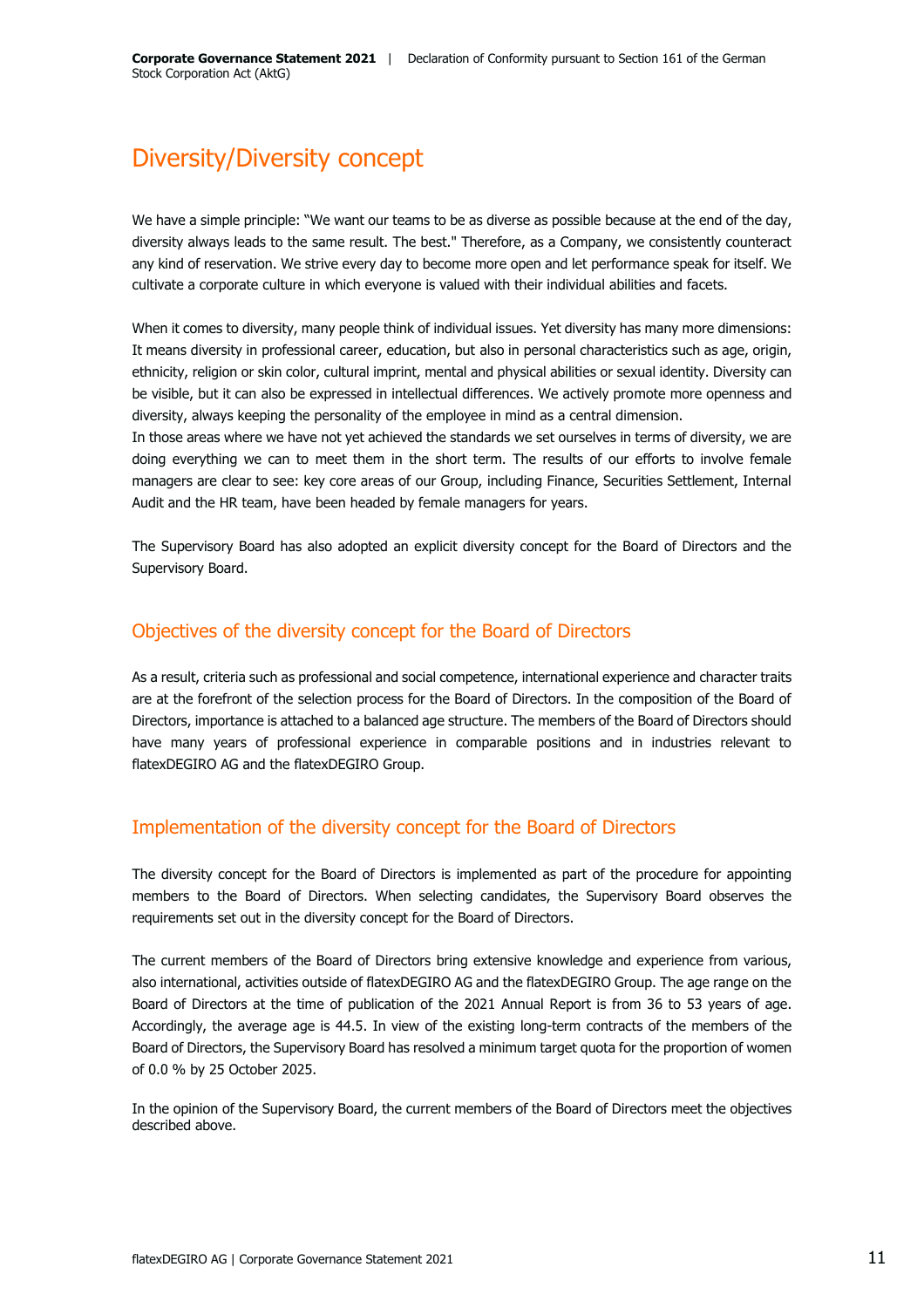#### Objectives for the composition, competence profile and diversity concept for the Supervisory Board

The Supervisory Board of flatexDEGIRO AG shall be composed of individuals who, taken as a whole, provide a range of competencies with the aid of which comprehensive and effective advice to and supervision of the Board of Directors with respect to the entire business activities of flatexDEGIRO AG and the Group is ensured. The Supervisory Board should include an appropriate number of independent members with international experience.

The Supervisory Board implements the objectives for its composition and competence profile by taking into account the objectives and requirements set out in the diversity concept as part of the selection process and the nomination of candidates. These objectives, including the competence profile and the diversity concept, were the yardstick for the selection and the election proposals to be made for the Supervisory Board elections scheduled for the Annual General Meeting in financial year 2021.

In the opinion of the Supervisory Board, the Supervisory Board in its current composition meets the composition targets and fulfills the competence profile and diversity concept. The members of the Supervisory Board have the professional and personal qualifications deemed necessary. They are familiar in their entirety with the main areas of activity of the company and the associated markets and value chains, and have the knowledge, skills and experience essential for advising and supervising the Board of Directors of flatexDEGIRO AG.

More details, in particular on the objectives of the diversity concept for the Board of Directors, the manner and status of its implementation, the objectives for the composition including competence profile and diversity concept for the Supervisory Board as well as their implementation, can also be found in the Diversity Concept 2021, which is published under the following link:

<https://flatexdegiro.com/en/investor-relations/corporate-governance>

# <span id="page-11-0"></span>Further information on corporate governance

Information on the remuneration of the Board of Directors and the Supervisory Board in financial year 2021 is provided in the chapter "Principles of the remuneration system of the Board of Directors and the Supervisory Board" of the management report and the chapter "Other disclosures" of the notes to the annual financial statements for financial year 2021; in the Annual Report 2021, information in this regard can be found in the chapter "Principles of the remuneration system of the Board of Directors and the Supervisory Board" of the Group's management report and in note 35. Following corresponding approval by the Annual General Meeting in fiscal year 2022, the compensation report for fiscal year 2021 and the auditor's report in accordance with section 162 of the German Stock Corporation Act (AktG) will in the future also be made publicly available free of charge for at least ten years via the following link: <https://flatexdegiro.com/de/investor-relations/corporate-governance>

The Board of Directors will have the annual financial statements and the management report for the 2021 financial year published in the Federal Gazette no later than four months after the end of the 2021 financial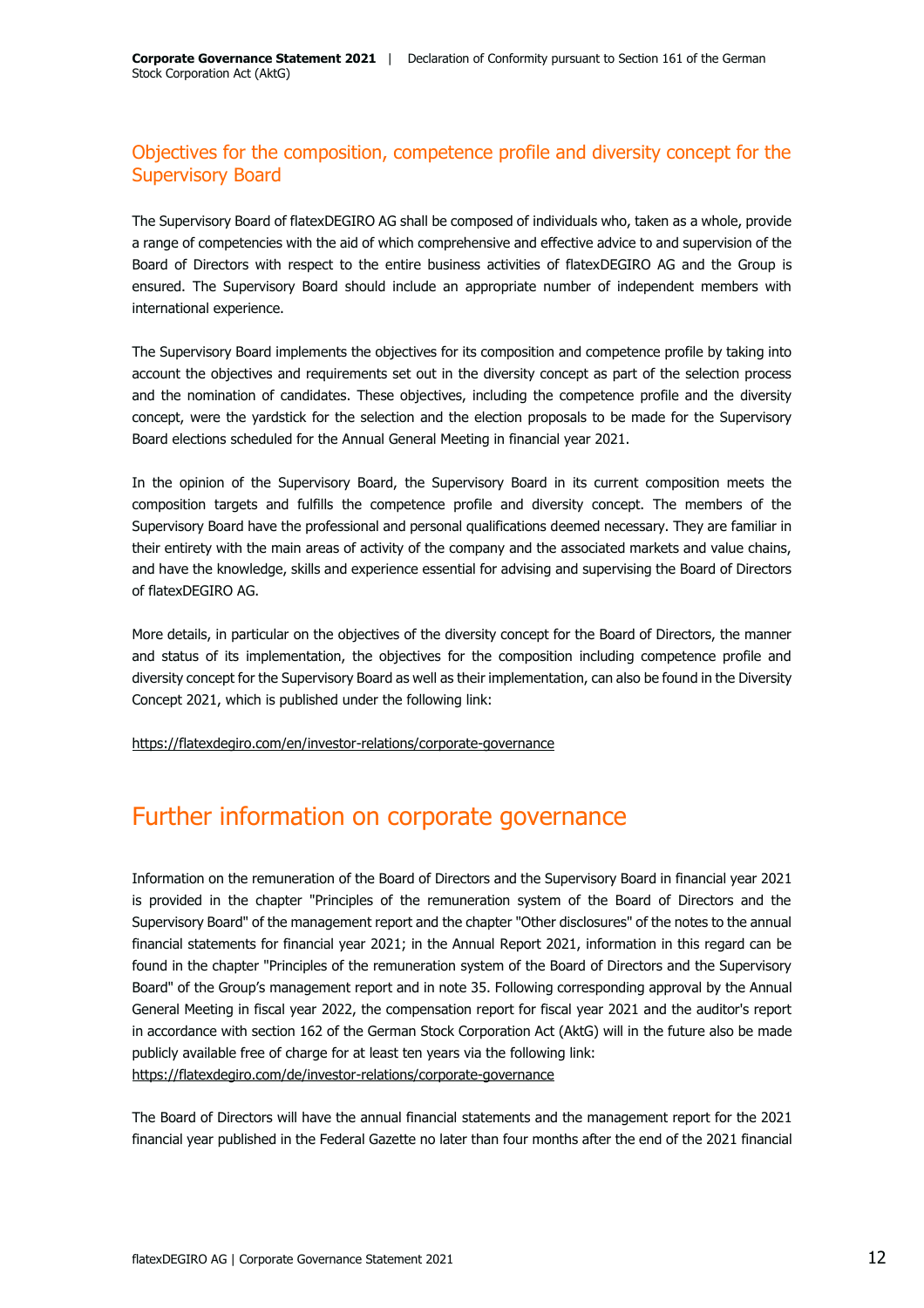year. The end of four months after the end of the 2021 financial year, the Annual Report 2021 is publicly available on the website of flatexDEGIRO AG at:

<https://flatexdegiro.com/en/investor-relations/reports-financial-calendar>

#### **Transparency**

Uniform, comprehensive and timely information has a high priority at flatexDEGIRO AG and is an essential component of good corporate governance. This is expressed, among other things, in the fact that all essential information is published in German and English. Shareholders and interested parties can obtain information directly from the Company's website on current developments in the Company and the Group. All ad hoc announcements and press releases are made available on the company's website. The acquisition and sale of flatexDEGIRO AG shares by persons performing management duties and by persons closely related to them will be published without delay throughout Europe and also via the website in accordance with Article 19 of Regulation (EU) No. 596/2014 (Market Abuse Regulation). The same applies to the publication of any transactions of flatexDEGIRO AG with related parties, which require the approval of the Supervisory Board pursuant to Section 111b para. 1 AktG. Equal reporting to all target groups on the business situation and the results of the Company and the Group is also carried out in the annual report, the quarterly reports and the half-yearly report, which are also made publicly available on the Company's website in addition to the publication customary on the capital market.

These and all other aforementioned publications can be viewed on the Company's website after publication under "Investor Relations".

#### Accounting and auditing

The annual financial statements of flatexDEGIRO AG as well as the management report and the Group's management report are prepared in accordance with German legal requirements. The consolidated financial statements and the consolidated half-year report have been prepared in accordance with the International Financial Reporting Standards (IFRS) as adopted by the European Union and the additional requirements of German law pursuant to Section 315e para. 1 of the German Commercial Code (HGB). After preparation by the Board of Directors, the annual financial statements and management report of flatexDEGIRO AG as well as the consolidated financial statements and the Group's management report are audited by the auditor. The financial statements and management reports are then reviewed by the Audit Committee and the Supervisory Board. The Audit Committee reports to the Supervisory Board on the results of its review and submits its recommendations to the Supervisory Board on the possible adoption of the annual financial statements or approval of the consolidated financial statements. If there are no objections following the final results of the Supervisory Board's own audit, the annual financial statements and consolidated financial statements are approved by the Supervisory Board; the annual financial statements are thus adopted.

In accordance with statutory regulations, the consolidated financial statements and the Group's management report are published within four months of the end of the financial year and half-yearly financial reports are published within three months of the end of the respective reporting period.

The Annual General Meeting held on 29 June 2021 elected BDO AG Wirtschaftsprüfungsgesellschaft, Hamburg, as auditor for flatexDEGIRO AG and the Group for the financial year 2021, as well as auditor for a possible audit review of the half-yearly financial report for the first half of 2021 and auditor for a possible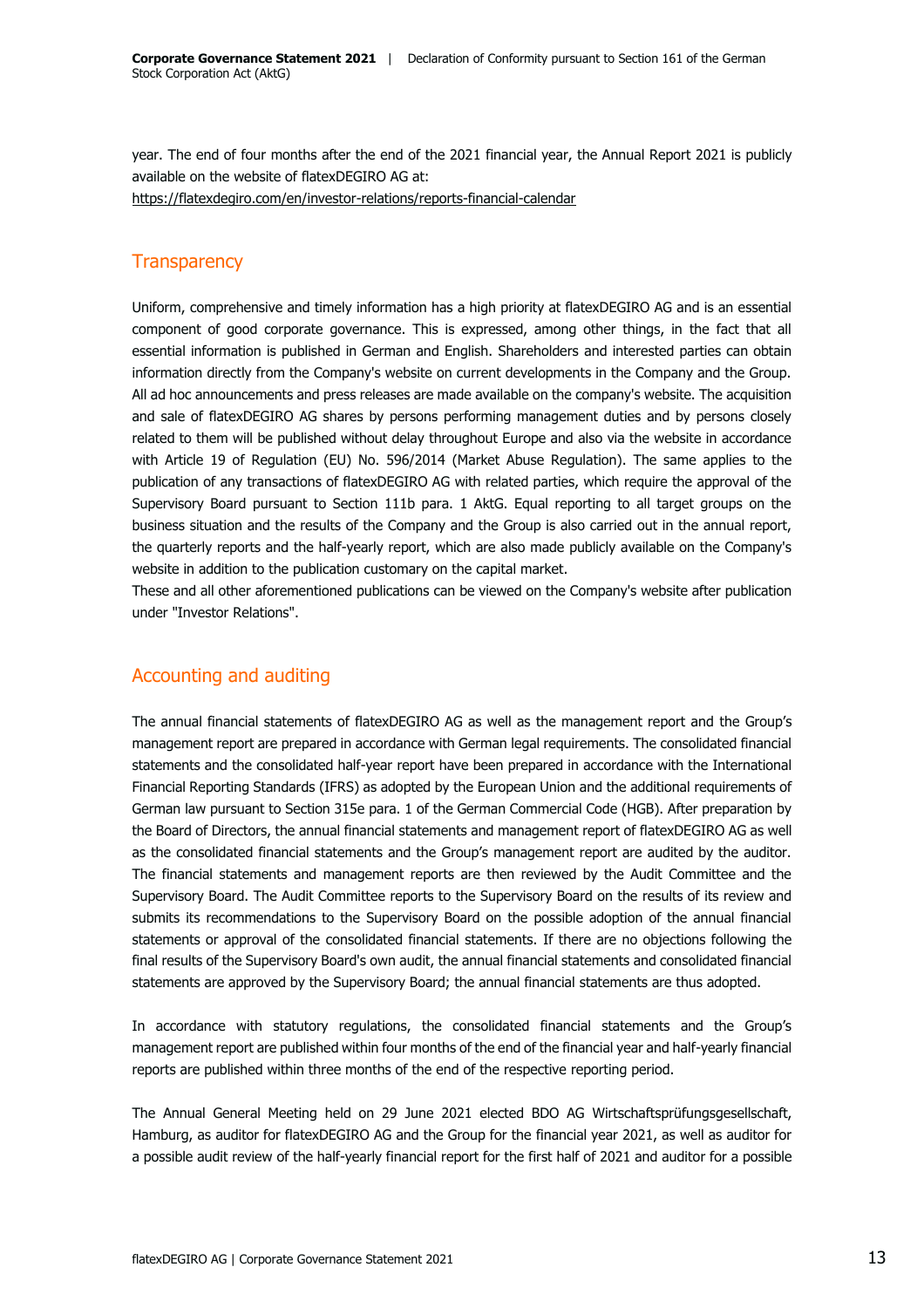audit review of financial information during the year. BDO AG Wirtschaftsprüfungsgesellschaft (hereinafter also abbreviated to BDO) has audited the annual and consolidated financial statements as well as management reports and Group management reports since those for the 2015 financial year; the auditor responsible since the audit of the annual and consolidated financial statements for the 2021 financial year has been Mr Marvin Gruchott, Wirtschaftsprüfer.

Prior to its resolution on the election proposal to the Annual General Meeting to elect BDO as auditor of the annual financial statements and auditor of the consolidated financial statements for the financial year 2021 as well as auditor for a possible audit review of the half-yearly financial report for the first half of 2021 and auditor for a possible audit review of interim financial information, the Supervisory Board obtained a statement from BDO as to whether and, if applicable which business, financial, personal or other relationships exist between BDO and its executive bodies and head auditors on the one hand and the Company and the members of its executive bodies on the other hand that could give rise to concerns of partiality. The declaration shall also cover which other services were rendered for the Group in the previous financial year or are contractually agreed for the following year, and to what extent. The Supervisory Board continued to review BDO's required independence on a regular basis, most recently at the balance sheet meeting, and satisfied itself of BDO's independence, also taking into account any non-audit services.

This Corporate Governance Statement will be published no later than four months after the end of the 2021 financial year on the Company's website at <https://flatexdegiro.com/de/investor-relations/corporate-governance>

and will be accessible there for at least five years.